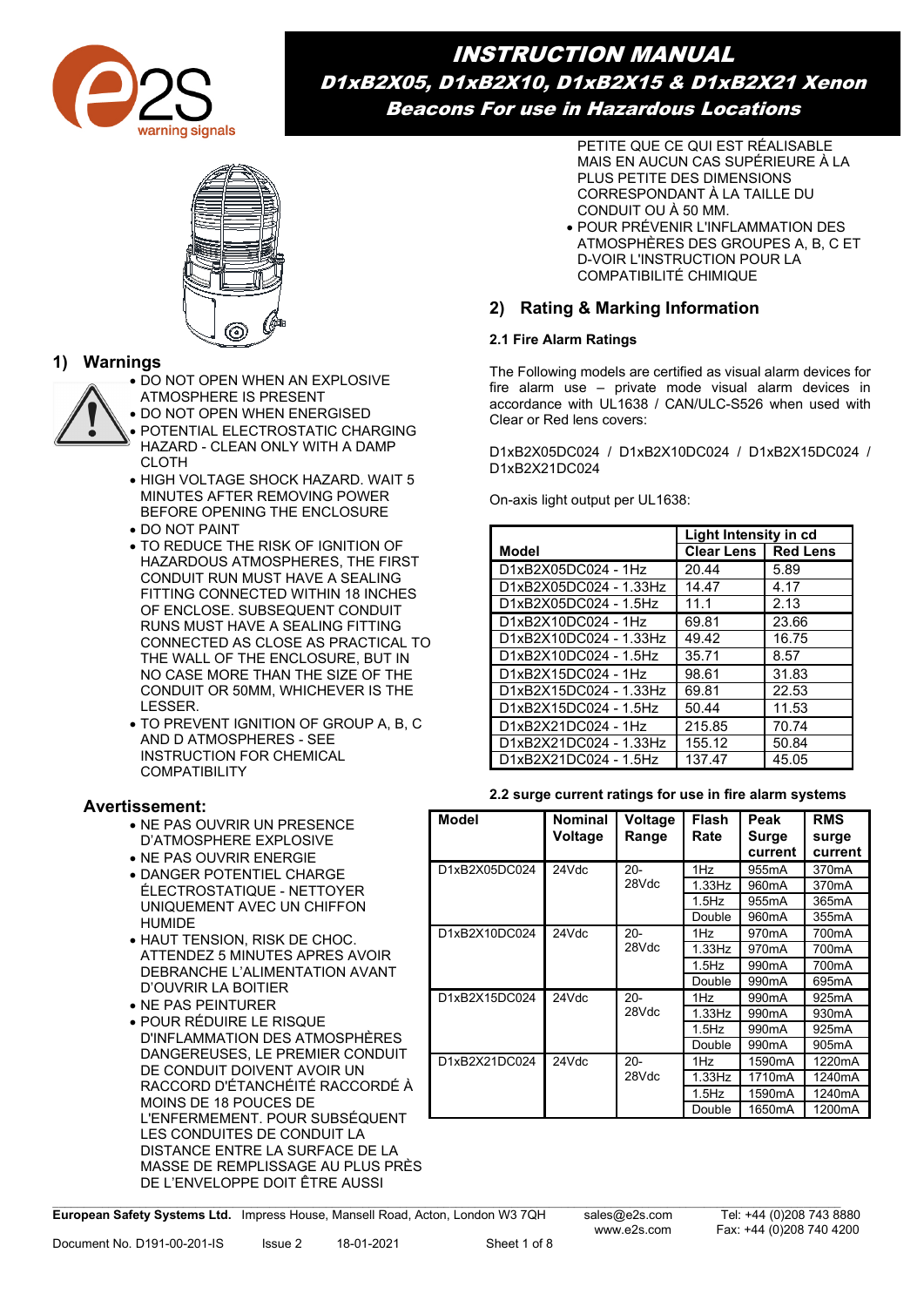#### **2.3 NEC & CEC Class / Division Ratings for US / Canada**

The D1xB2X Xenon beacons comply with the following standards:

> UL 1203 (Ed. 5) 2018 UL1638A (Ed. 1) 2016 UL1638 (Ed. 5) 2017 CSA C22.2 No. 30-M1986 (Ed. 3) 2016 CSA C22.2 No. 25 (Ed. 4) 2017 CSA C22.2 No. 205 (Ed. 3) 2017

The D1xB2X05DC012, D1xB2X05DC024 & D1xB2X05DC048 Xenon Beacons are rated as follows:

> Class I Div 1 Group ABCD T5 Ta -55°C to +80°C Class I Div 1 Group ABCD T6 Ta -55°C to +65°C Class II Div 1 Group EFG T5 Ta -55°C to +80°C Class III Div 1 Ta -55°C to +80°C

The D1xB2X05AC115 & D1xB2X05AC230 Xenon Beacons are rated as follows:

> Class I Div 1 Group ABCD T4A Ta -55°C to +70°C Class I Div 1 Group ABCD T5 Ta -55°C to +55°C Class I Div 1 Group ABCD T6 Ta -55°C to +40°C Class II Div 1 Group EFG T4 Ta -55°C to +40°C Class III Div 1 Ta -55°C to +40°C

The D1xB2X10DC024 & D1xB2X10DC048 Xenon Beacons are rated as follows:

> Class I Div 1 Group ABCD T4 Ta -55°C to +80°C Class I Div 1 Group ABCD T4A Ta -55°C to +70°C Class I Div 1 Group ABCD T5 Ta -55°C to +50°C Class II Div 1 Group EFG T4 Ta -55°C to +80°C Class III Div 1 Ta -55°C to +80°C

The D1xB2X10AC115 & D1xB2X10AC230 Xenon Beacons are rated as follows:

> Class I Div 1 Group ABCD T4 Ta -55°C to +70°C Class I Div 1 Group ABCD T4A Ta -55°C to +55°C Class II Div 1 Group EFG T4 Ta -55°C to +40°C Class III Div 1 Ta -55°C to +40°C

The D1xB2X15DC024 & D1xB2X15DC048 Xenon Beacons are rated as follows:

> Class I Div 1 Group ABCD T3C Ta -55°C to +80°C Class I Div 1 Group ABCD T4 Ta -55°C to +55°C Class II Div 1 Group EFG T4 Ta -55°C to +80°C Class III Div 1 Ta -55°C to +80°C

The D1xB2X15AC115 & D1xB2X15AC230 Xenon Beacons are rated as follows:

> Class I Div 1 Group ABCD T4 Ta -55°C to +70°C Class I Div 1 Group ABCD T4A Ta -55°C to +55°C Class II Div 1 Group EFG T4 Ta -55°C to +40°C Class III Div 1 Ta -55°C to +40°C

The D1xB2X21DC024 & D1xB2X21DC048 Xenon Beacons are rated as follows:

Class I Div 1 Group ABCD T3B Ta -55°C to +80°C

Class I Div 1 Group ABCD T3C Ta -55°C to +75°C Class I Div 1 Group ABCD T4 Ta -55°C to +50°C Class II Div 1 Group EFG T3C Ta -55°C to +40°C Class III Div 1 Ta -55°C to +40°C

The D1xB2X21AC115 & D1xB2X21AC230 Xenon Beacons are rated as follows:

> Class I Div 1 Group ABCD T3C Ta -55°C to +60°C Class I Div 1 Group ABCD T4 Ta -55°C to +55°C Class I Div 1 Group ABCD T4A Ta -55°C to +40°C Class II Div 1 Group EFG T4 Ta -55°C to +40°C Class III Div 1 Ta -55°C to +40°C

Installation must be carried out in compliance with the National Electric Code / Canadian Electric Code

#### **2.4 NEC Class / Zone ratings US**

The D1xB2X Xenon beacons comply with the following standards:

> UL 60079-0 (Ed. 6) 2017 UL 60079-1 (Ed. 7) 2015 UL 60079-31 (Ed. 2) 2015

The D1xB2X05DC012, D1xB2X05DC024 & D1xB2X05DC048 Xenon Beacons are rated as follows:

> Class I Zone 1 AEx db IIC T4 Ta -55°C to +80°C Class I Zone 1 AEx db IIC T5 Ta -55°C to +75°C Class I Zone 1 AEx db IIC T6 Ta -55°C to +60°C Zone 21 AEx tb IIIC T99°C Ta -55°C to +80°C

The D1xB2X05AC115 & D1xB2X05AC230 Xenon Beacons are rated as follows:

> Class I Zone 1 AEx db IIC T4 Ta -55°C to +70°C Class I Zone 1 AEx db IIC T5 Ta -55°C to +50°C Zone 21 AEx tb IIIC T153°C Ta -55°C to +70°C

The D1xB2X10DC024 & D1xB2X10DC048 Xenon Beacons are rated as follows:

> Class I Zone 1 AEx db IIC T4 Ta -55°C to +80°C Class I Zone 1 AEx db IIC T5 Ta -55°C to +45°C Zone 21 AEx tb IIIC T132°C Ta -55°C to +80°C

The D1xB2X10AC115 & D1xB2X10AC230 Xenon Beacons are rated as follows:

> Class I Zone 1 AEx db IIC T3 Ta -55°C to +70°C Class I Zone 1 AEx db IIC T4 Ta -55°C to +65°C Zone 21 AEx tb IIIC T153°C Ta -55°C to +70°C

The D1xB2X15DC024 & D1xB2X15DC048 Xenon Beacons are rated as follows:

> Class I Zone 1 AEx db IIC T3 Ta -55°C to +80°C Class I Zone 1 AEx db IIC T4 Ta -55°C to +65°C Zone 21 AEx tb IIIC T132°C Ta -55°C to +80°C

The D1xB2X15AC115 & D1xB2X15AC230 Xenon Beacons are rated as follows:

> Class I Zone 1 AEx db IIC T3 Ta -55°C to +70°C Class I Zone 1 AEx db IIC T4 Ta -55°C to +65°C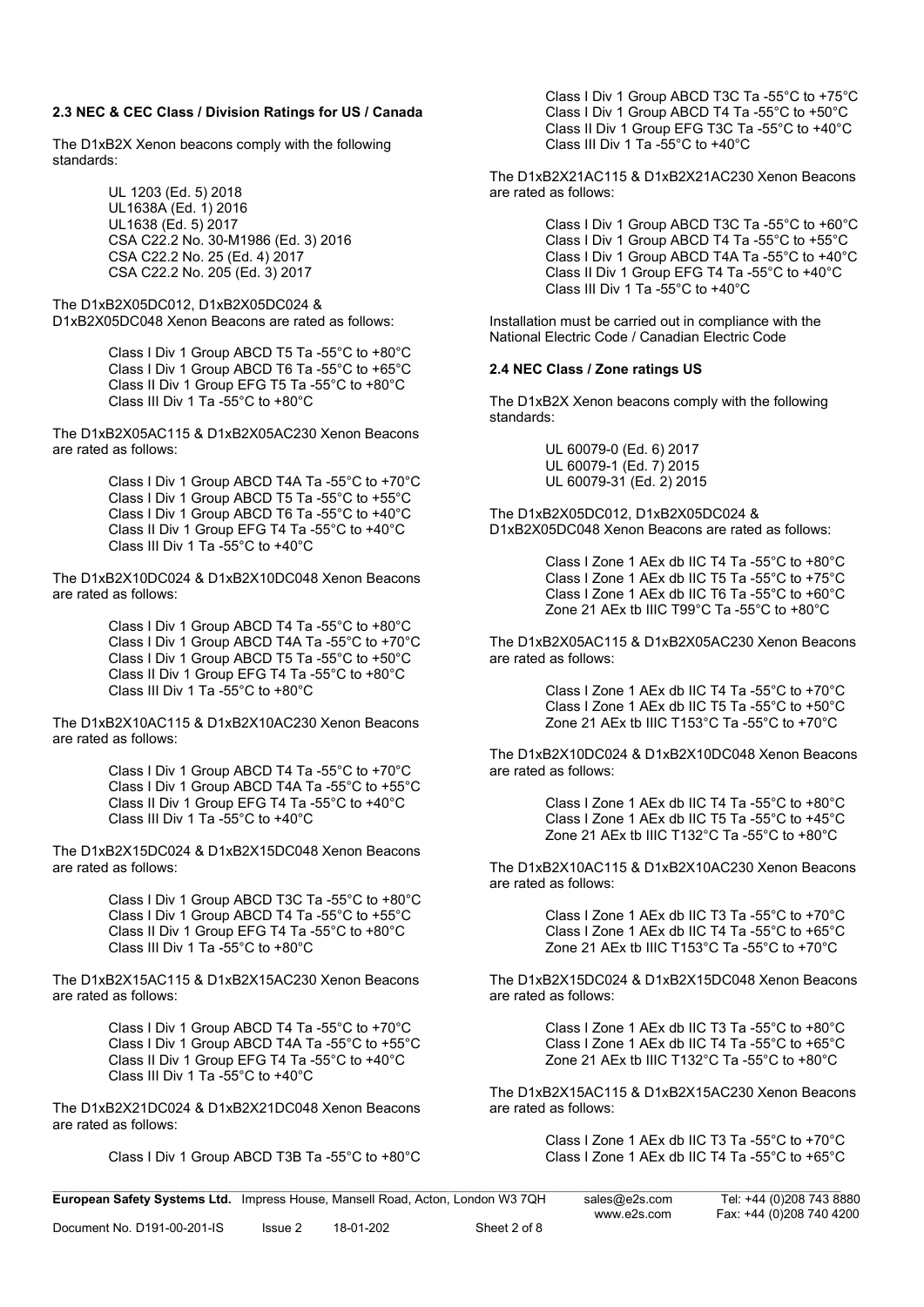Zone 21 AEx tb IIIC T153°C Ta -55°C to +70°C The D1xB2X21DC024 & D1xB2X21DC048 Xenon Beacons are rated as follows:

> Class I Zone 1 AEx db IIC T3 Ta -55°C to +80°C Class I Zone 1 AEx db IIC T4 Ta -55°C to +45°C Zone 21 AEx tb IIIC T181°C Ta -55°C to +80°C

The D1xB2X21AC115 & D1xB2X21AC230 Xenon Beacons are rated as follows:

> Class I Zone 1 AEx db IIC T3 Ta -55°C to +60°C Class I Zone 1 AEx db IIC T4 Ta -55°C to +50°C Zone 21 AEx tb IIIC T153°C Ta -55°C to +60°C

Installation must be carried out in compliance with the National Electric Code.

#### **2.5 CEC Class / Zone ratings Canada**

The D1xB2X Xenon beacons comply with the following standards:

> CAN/CSA C22.2 No. 60079-0 (Ed. 3) 2015 CAN/CSA C22.2 No. 60079-1 (Ed. 3) 2016 CAN/CSA C22.2 No. 60079-31 (Ed. 2) 2015

The D1xB2X05DC012, D1xB2X05DC024 &

D1xB2X05DC048 Xenon Beacons are rated as follows:

Ex db IIC T4 Ta -55°C to +80°C Ex db IIC T5 Ta -55°C to +75°C Ex db IIC T6 Ta -55°C to +60°C Ex tb IIIC T99°C Ta -55°C to +80°C

The D1xB2X05AC115 & D1xB2X05AC230 Xenon Beacons are rated as follows:

> Ex db IIC T4 Ta -55°C to +70°C Ex db IIC T5 Ta -55°C to +50°C Ex tb IIIC T153 $^{\circ}$ C Ta -55 $^{\circ}$ C to +70 $^{\circ}$ C

The D1xB2X10DC024 & D1xB2X10DC048 Xenon Beacons are rated as follows:

> Ex db IIC T4 Ta -55°C to +80°C Ex db IIC T5 Ta -55°C to +45°C Ex tb IIIC T132°C Ta -55°C to +80°C

The D1xB2X10AC115 & D1xB2X10AC230 Xenon Beacons are rated as follows:

> Ex db IIC T3 Ta - $55^{\circ}$ C to +70 $^{\circ}$ C Ex db IIC T4 Ta -55°C to +65°C Ex th IIIC T153°C Ta -55°C to +70°C

The D1xB2X15DC024 & D1xB2X15DC048 Xenon Beacons are rated as follows:

> Ex db IIC T3 Ta -55°C to +80°C Ex db IIC T4 Ta -55°C to +65°C Ex tb IIIC T132°C Ta -55°C to +80°C

The D1xB2X15AC115 & D1xB2X15AC230 Xenon Beacons are rated as follows:

> Ex db IIC T3 Ta -55°C to +70°C Ex db IIC T4 Ta -55°C to +65°C

Ex tb IIIC T153°C Ta -55°C to +70°C The D1xB2X21DC024 & D1xB2X21DC048 Xenon Beacons are rated as follows:

> Ex db IIC T3 Ta -55°C to +80°C Ex db IIC T4 Ta -55°C to +45°C Ex tb IIIC T181°C Ta -55°C to +80°C

The D1xB2X21AC115 & D1xB2X21AC230 Xenon Beacons are rated as follows:

> Ex db IIC T3 Ta -55°C to +60°C Ex db IIC T4 Ta -55 $^{\circ}$ C to +50 $^{\circ}$ C Ex tb IIIC T153°C Ta -55°C to +60°C

Installation must be carried out in compliance with the Canadian Electric Code

#### **2.6 ATEX / IECEx certification**

The D1xB2X Xenon beacons comply with the following standards:

EN IEC60079-0:2018 / IEC60079-0:2017 (Ed 7) EN60079-1:2014 / IEC60079-1 (Ed. 7) (2014) EN60079-31:2014 / IEC60079-31 (Ed. 2) (2013)

The D1xB2X05DC012, D1xB2X05DC024 & D1xB2X05DC048 Xenon Beacons are rated as follows:

> Ex db IIC T4 Gb Ta -55°C to +80°C Ex db IIC T5 Gb Ta -55°C to +75°C Ex db IIC T6 Gb Ta -55°C to +60°C Ex tb IIIC T104°C Db Ta -55°C to +80°C

The D1xB2X05AC115 & D1xB2X05AC230 Xenon Beacons are rated as follows:

> Ex db IIC T4 Gb Ta -55°C to +70°C Ex db IIC T5 Gb Ta -55°C to +50°C Ex tb IIIC T116°C Db Ta -55°C to +70°C

The D1xB2X10DC024 & D1xB2X10DC048 Xenon Beacons are rated as follows:

> Ex db IIC T4 Gb Ta -55°C to +80°C Ex db IIC T5 Gb Ta -55°C to +45°C Ex tb IIIC T135°C Db Ta -55°C to +80°C

The D1xB2X10AC115, D1xB2X10AC230, D1xB2X15AC115 & D1xB2X15AC230 Xenon Beacons are rated as follows:

> Ex db IIC T3 Gb Ta -55°C to +70°C Ex db IIC T4 Gb Ta -55°C to +65°C Ex tb IIIC T139°C Db Ta -55°C to +70°C

The D1xB2X15DC024 & D1xB2X15DC048 Xenon Beacons are rated as follows:

> Ex db IIC T3 Gb Ta -55°C to +80°C Ex db IIC T4 Gb Ta -55°C to +65°C Ex tb IIIC T146°C Db Ta -55°C to +80°C

The D1xB2X21DC024 & D1xB2X21DC048 Xenon Beacons are rated as follows:

Ex db IIC T3 Gb Ta -55°C to +80°C

\_\_\_\_\_\_\_\_\_\_\_\_\_\_\_\_\_\_\_\_\_\_\_\_\_\_\_\_\_\_\_\_\_\_\_\_\_\_\_\_\_\_\_\_\_\_\_\_\_\_\_\_\_\_\_\_\_\_\_\_\_\_\_\_\_\_\_\_\_\_\_\_\_\_\_\_\_\_\_\_\_\_\_\_\_\_\_\_\_\_\_\_\_\_\_\_\_\_\_\_\_\_\_\_\_\_\_\_\_\_\_\_\_\_\_\_\_\_\_\_\_\_\_\_\_\_\_ **European Safety Systems Ltd.** Impress House, Mansell Road, Acton, London W3 7QH sales@e2s.com Tel: +44 (0)208 743 8880

Document No. D191-00-201-IS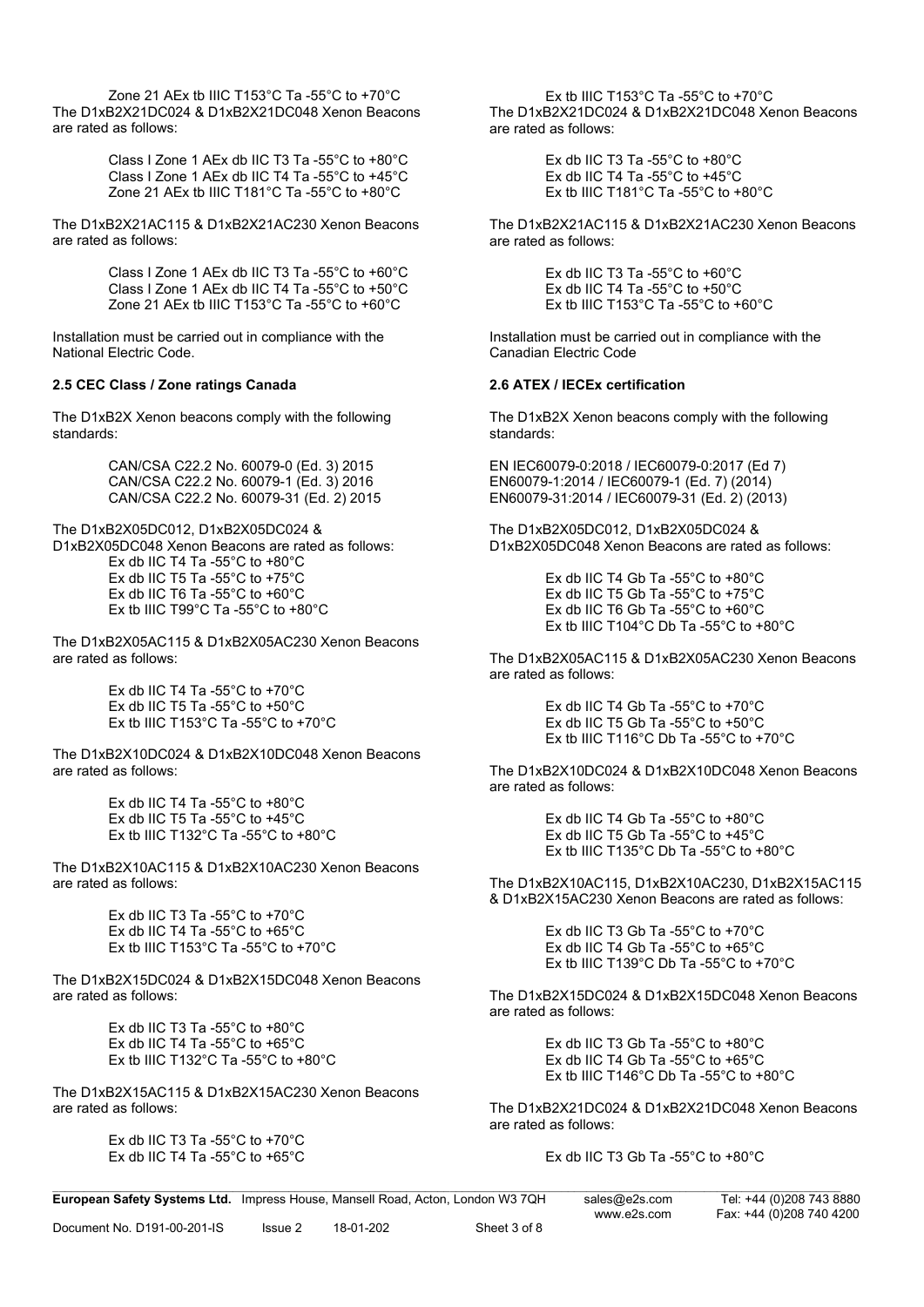Ex db IIC T4 Gb Ta -55°C to +45°C Ex tb IIIC T169°C Db Ta -55°C to +80°C

The D1xB2X21AC115 & D1xB2X21AC230 Xenon Beacons are rated as follows:

> Ex db IIC T3 Gb Ta -55°C to +60°C Ex db IIC T4 Gb Ta -55°C to +50°C Ex tb IIIC T141°C Db Ta -55°C to +60°C

**Certificate No.** DEMKO 19 ATEX 2009X IECEx ULD 19.0006X



The units can be installed in locations with the following conditions:

### **Area Classification:**

| Zone 1         | Explosive gas air mixture likely to occur in<br>normal operation.                                                              |
|----------------|--------------------------------------------------------------------------------------------------------------------------------|
| Zone 2         | Explosive gas air mixture not likely to occur<br>in normal operation, and if it does, it will only<br>exist for a short time.  |
| <b>Zone 21</b> | Explosive dust air mixture likely to occur in<br>normal operation.                                                             |
| <b>Zone 22</b> | Explosive dust air mixture not likely to occur<br>in normal operation, and if it does, it will only<br>exist for a short time. |

#### **Gas Groupings:**

| Group IIA | Propane                |
|-----------|------------------------|
| Group IIB | Ethvlene               |
| Group IIC | Hydrogen and Acetylene |

### **Temperature Classification:**

| Τ1             | $450^{\circ}$ C |                                                                                                                                                                                                                     |
|----------------|-----------------|---------------------------------------------------------------------------------------------------------------------------------------------------------------------------------------------------------------------|
| T2             | $300^{\circ}$ C |                                                                                                                                                                                                                     |
| T <sub>3</sub> | 200°C           | (D1xB2X15DC & D1xB2X21DC<br>up to 80°C ambient, D1xB2X10AC<br>& D1xB2X15AC up to 70°C<br>ambient, D1xB2X21AC up to 60°C<br>ambient)                                                                                 |
| T <sub>4</sub> | $135^{\circ}$ C | (D1xB2X05DC & D1xB2X10DC up<br>to 80°C ambient, D1xB2X05AC up<br>to 70°C ambient, D1xB2X10AC,<br>D1xB2X15DC & D1xB2X15AC up<br>to 65°C ambient, D1xB2X21AC up<br>to 50°C ambient, D1xB2X21DC up<br>to 45°C ambient) |
| T <sub>5</sub> | 100°C           | (D1xB2X05DC up to<br>75°C<br>ambient, D1xB2X05AC up to 50°C<br>ambient, D1xB2X10DC up to 45°C<br>ambient)                                                                                                           |
| T6             | $85^{\circ}$ C  | (D1xB2X05DC up to 60°C<br>ambient)                                                                                                                                                                                  |

#### **Dust Groupings:**

| or oroabilida. |                            |  |  |  |  |
|----------------|----------------------------|--|--|--|--|
| l Group IIIA   | <b>Combustible Flyings</b> |  |  |  |  |
| Group IIIB     | Non-conductive Dust        |  |  |  |  |
| Group IIIC     | Conductive Dust            |  |  |  |  |

### **Maximum Surface Temperature for Dust Applications:**

| $104^{\circ}$ C | (D1xB2X05DC)             |
|-----------------|--------------------------|
| $116^{\circ}$ C | (D1xB2X05AC)             |
| $135^{\circ}c$  | (D1xB2X10DC)             |
| $139^{\circ}$ C | (D1xB2X10AC, D1xB2X15AC) |
| $141^{\circ}$ C | (D1xB2X21AC)             |
| $146^{\circ}$ C | (D1xB2X15DC)             |
| $169$ °C        | (D1xB2X21DC)             |
|                 |                          |

**Equipment Category:** 2G / 2D

**Equipment Protection Level:** Gb, Gc, Db, Dc

#### **Ambient Temperature Range:**

-55°C to +80°C (D1xB2X05DC, D1xB2X10DC, D1xB2X15DC, D1xB2X21DC) -55°C to +70°C (D1xB2X05AC, D1xB2X10AC, D1xB2X15AC) -55°C to +60°C (D1xB2X21AC)

The certification approval has validated continuous use up to 38°C ambient and are for transient use up to 80°C ambient.

#### **2.7 Ingress Protection Ratings**

The product is rated for ingress Protection as follows: IP rating per EN60529: IP66 Type rating per UL50E / NEMA250: 4 / 4X / 3R / 13

Suitable for exposure to Acetone , Ammonium Hydroxide , Diethyl Ether , Ethyl Acetate , Ethylene Dichloride , Furfural, n-hexane , Methyl Ethyl Ketone , Methanol , 2-NitroPropane and Toluene.

To maintain the ingress protection rating, the cable entries must be fitted with suitably rated, certified cable entry and/or blanking devices during installation.

### **2.8 Electrical Ratings**

| Model                | Nom.<br>Voltage | Voltage<br>Range     | Nom.<br>operating<br>current | Max<br>Current |
|----------------------|-----------------|----------------------|------------------------------|----------------|
| D1xB2X05DC012        | 12Vdc           | 12-14Vdc             | 585                          | 600            |
| D1xB2X05DC024        | 24Vdc           | 20-28Vdc             | 295                          | 350            |
| D1xB2X05DC048        | 48Vdc           | 42-54Vdc             | 145                          | 150            |
| D1xB2X05AC115        | 115Vac          | $110 -$<br>120Vac    | 140                          | 200            |
| D1xB2X05AC230        | $230$ Vac       | $220 -$<br>240Vac    | 70                           | 100            |
| D1xB2X10DC024        | 24Vdc           | 20-28Vdc             | 605                          | 710            |
| D1xB2X10DC048        | 48Vdc           | 42-54Vdc             | 230                          | 250            |
| D1xB2X10AC115        | 115Vac          | $110 -$<br>120Vac    | 220                          | 300            |
| D1xB2X10AC230        | $230$ Vac       | $220 -$<br>$240$ Vac | 130                          | 180            |
| D1xB2X15DC024        | 24Vdc           | 20-28Vdc             | 835                          | 920            |
| D1xB2X15DC048        | 48Vdc           | 42-54Vdc             | 330                          | 360            |
| D1xB2X15AC115        | 115Vac          | $110 -$<br>120Vac    | 310                          | 420            |
| D1xB2X15AC230        | 230Vac          | 220-<br>$240$ Vac    | 170                          | 230            |
| D1xB2X21DC024        | 24Vdc           | 20-28Vdc             | 1130                         | 1240           |
| D1xB2X21DC048        | 48Vdc           | 42-54Vdc             | 530                          | 560            |
| D1xB2X21AC115        | 115Vac          | $110 -$<br>120Vac    | 500                          | 530            |
| D1xB2X21AC230        | $230$ Vac       | $220 -$<br>240Vac    | 195                          |                |
| <b>*Rated at 1Hz</b> |                 |                      |                              |                |

\_\_\_\_\_\_\_\_\_\_\_\_\_\_\_\_\_\_\_\_\_\_\_\_\_\_\_\_\_\_\_\_\_\_\_\_\_\_\_\_\_\_\_\_\_\_\_\_\_\_\_\_\_\_\_\_\_\_\_\_\_\_\_\_\_\_\_\_\_\_\_\_\_\_\_\_\_\_\_\_\_\_\_\_\_\_\_\_\_\_\_\_\_\_\_\_\_\_\_\_\_\_\_\_\_\_\_\_\_\_\_\_\_\_\_\_\_\_\_\_\_\_\_\_\_\_\_ **European Safety Systems Ltd.** Impress House, Mansell Road, Acton, London W3 7QH sales@e2s.com Tel: +44 (0)208 743 8880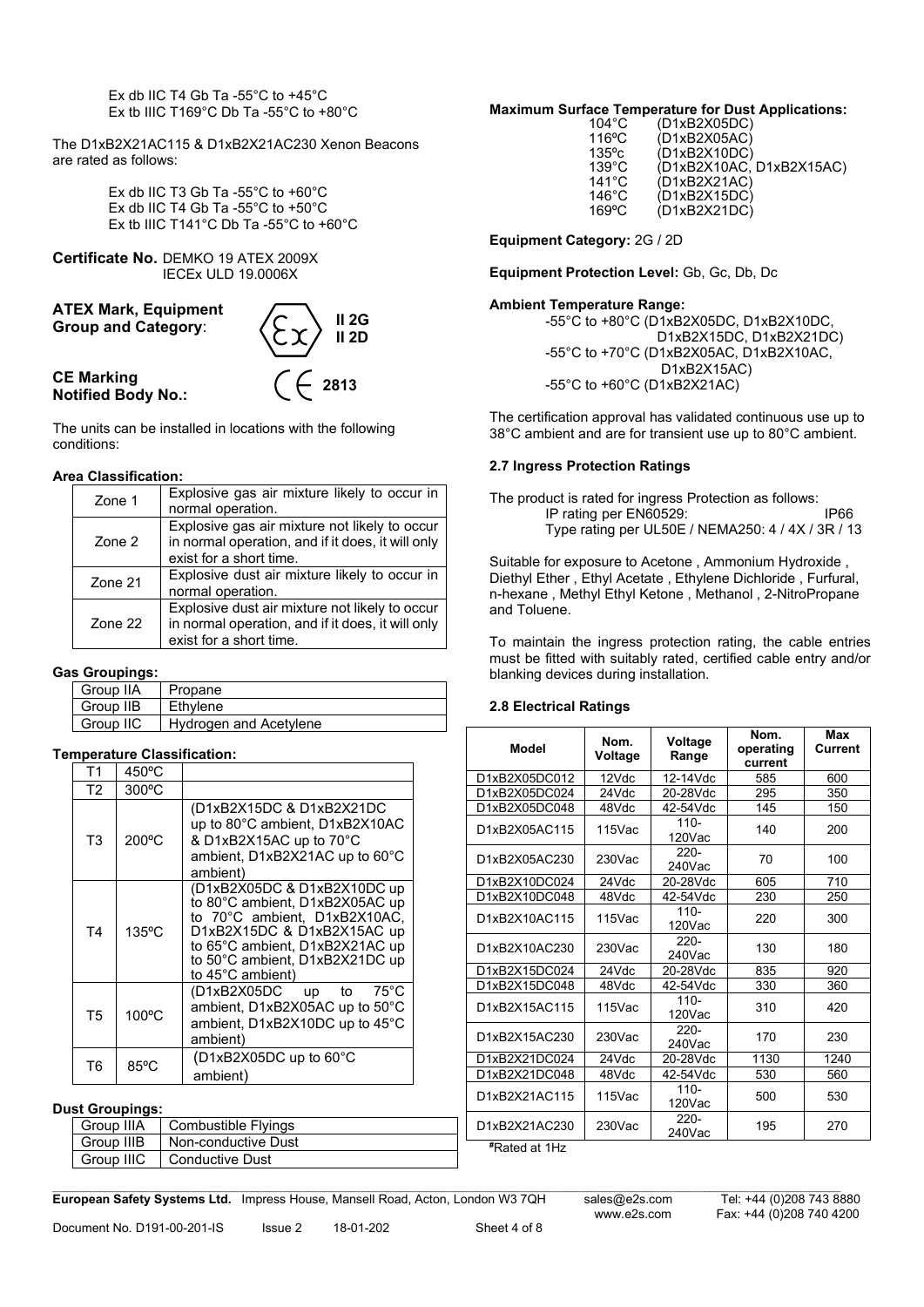#### Table 1: Electrical Ratings

It is important that a suitable power supply is used to run the equipment. The power supply selected must have the necessary capacity to provide the input current to all the units.

The input current will vary according to the voltage input level.

## **3) Special Conditions of Use**

The enclosure coating is non-conductive and may generate an ignition-capable level of electrostatic charges under certain extreme conditions. The user should ensure that the equipment is not installed in a location where it may be subjected to external conditions (such as high pressure steam) which might cause a build-up of electrostatic charges on nonconducting surfaces. Additionally, cleaning of the equipment should be done only with a damp cloth.

#### **Flame Path Positions**



## **4) Installation**

There are no restrictions on unit orientation.

The junction box must only be installed by suitably qualified personnel in accordance with the latest issues of the relevant standards:

EN60079-14 / IEC60079-14: Explosive atmospheres - Electrical installations design, selection and erection EN60079-10-1 / IEC60079-10-1: Explosive atmospheres - Classification of areas. Explosive gas atmospheres EN60079-10-2 / IEC60079-10-2: [Explosive atmospheres -](http://shop.bsigroup.com/en/ProductDetail/?pid=000000000030153067) [Classification of areas. Explosive dust atmospheres](http://shop.bsigroup.com/en/ProductDetail/?pid=000000000030153067)

The installation of the units must also be in accordance with any local codes that may apply and should only be carried out by a competent electrical engineer who has the necessary training.

### **4.1 Safe Installation Requirements**

To maintain the ingress protection rating and mode of protection, the cable entries must be fitted with suitably certified cable entry and/or blanking devices during certified cable entry and/or blanking devices installation. If conduit is used for installation, seal conduit within 18 inches from the enclosure.

If entries are fitted with adaptors they must be suitably certified for the application. Fitting of blanking elements into adaptors is not permitted.

Check that the 'O' ring seal is in place before replacing the explosionproof cover.

Lens guard must be fitted for Class Division installations.

# **5) Location and Mounting**

The location of the beacon should be made with due regard to the area over which the warning signal must be visible. It should only be fixed to services that can carry the weight of the unit.

The D1xB2X beacon can be mounted using one of three methods.

- The beacon can be surface mounted by removing, rotating and reinstalling the stowed mounting lugs. These are suitable for 6mm diameter fixings.
	- a. Remove 2 x M5 fasteners per mounting lug
	- b. Reverse and rotate lug and reseat onto enclosure
	- c. Secure lug using the 2 x M5 Fasteners
- 2. Alternatively the beacon can be conduit mounted using the ¾"NPT entry on the base of the unit.
- 3. Additionally, the beacon can be mounted using the ratchet adjustable stainless-steel wall bracket assembly. This is available as an accessory – part code: SP77-0001.



Fig. 1 Fixing Location for Beacon

### **6) Access to the Enclosure**



Warning – High voltage may be present, risk of electric shock. DO NOT open when energised, disconnect power before opening.



Warning – Hot surfaces. External surfaces and internal components may be hot after operation, take care when handling the equipment.

In order to connect the electrical supply cables to the beacon, it is necessary to open the explosion proof enclosure. Loosen the locking grub screw in the cover and then remove the glass dome cover assembly to gain access to the chamber. This can be achieved by unscrewing the glass dome cover, taking extreme care not to damage the threads when doing so.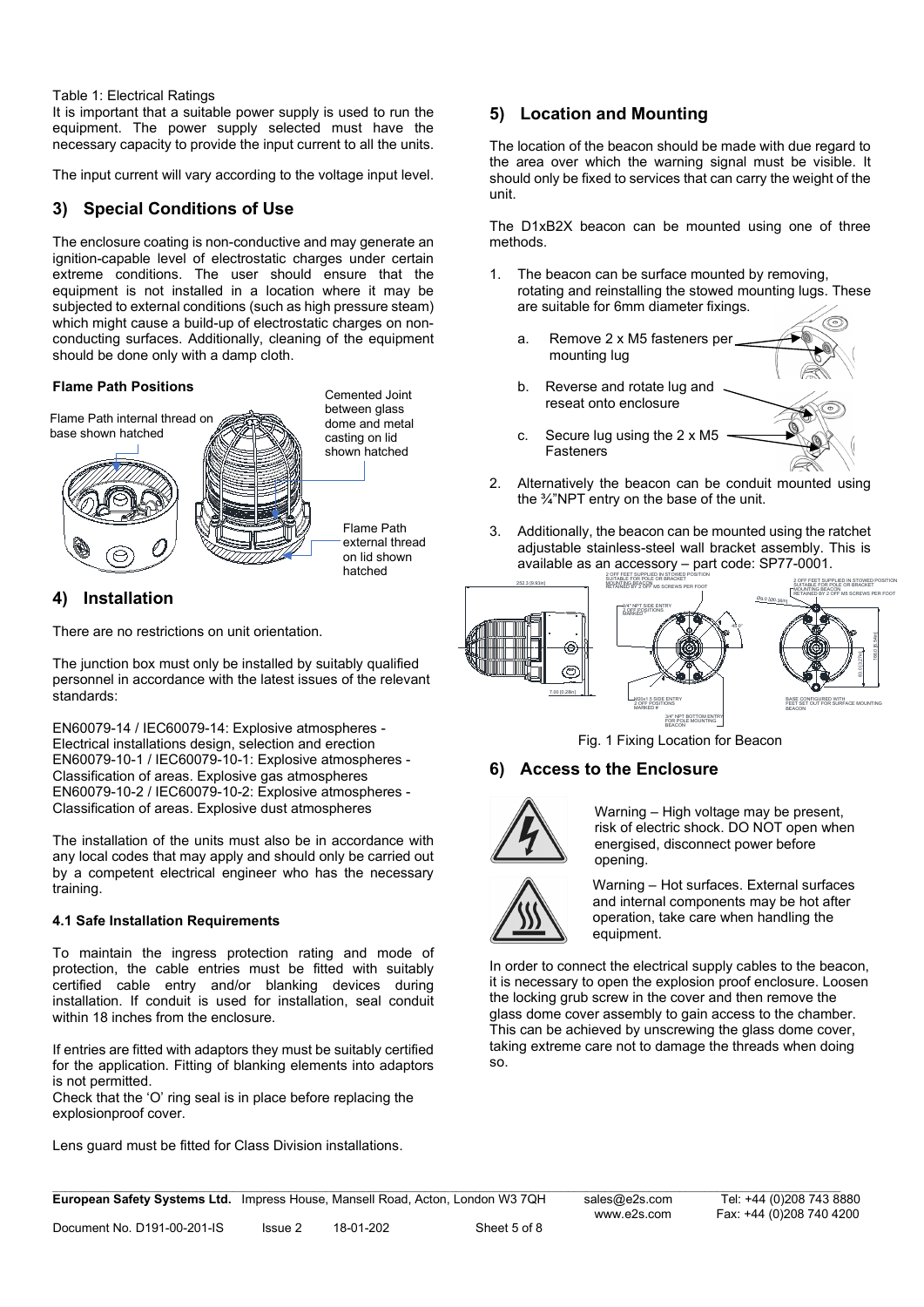

Fig. 2 Accessing the Enclosure.

On completion of the installation the flameproof threads should be inspected to ensure that they are clean and that they have not been damaged during installation. Ensure the O-ring seal is in place and undamaged.

When fitting the flameproof cover ensure the thread is engaged correctly. Fully tighten the cover all the way, ensure no gap is visible between the cover and base of the beacon enclosure.

## **7) Selection of Cable, Cable Glands, Blanking Elements & Adapters**

When selecting the cable size, consideration must be given to the input current that each unit draws (see section 11), the number of beacons on the line and the length of the cable runs. The cable size selected must have the necessary capacity to provide the input current to all of the beacons connected to the line.

The entries are 2-off M20 x 1.5 thread & 3-off ¾" NPT thread

If a high IP (Ingress Protection) rating is required then a suitable sealing washer must be fitted under the cable glands or blanking plugs.

For use in explosive dust atmospheres, a minimum ingress protection rating of IP6X must be maintained.

For use in explosive gas atmospheres, a minimum ingress protection rating of IP54 must be maintained. NPT plugs should be greased before insertion.

For high ambient temperatures the cable entry temperature or the cable branching point temperature may exceed 60ºC and therefore suitable heat resisting cables and cable glands must be used, with a rated service temperature of at least the values stated below:

|                             | Max Ambient<br>Temperature (°C) | $-5$ | O  | 5  | 10 | 15 | 20 | 25 | 30 | 35  | 40  | 45  | 50  | 55  | 60  | 65  | 70  | 75  | 80  |
|-----------------------------|---------------------------------|------|----|----|----|----|----|----|----|-----|-----|-----|-----|-----|-----|-----|-----|-----|-----|
|                             | D1xB2X05DC                      |      |    |    |    |    |    |    |    |     |     | 61  | 66  | 71  | 76  | 81  | 86  | 91  | 96  |
|                             | D1xB2X05AC                      |      |    |    |    |    |    | 62 | 67 | 72  | 77  | 82  | 87  | 92  | 97  | 102 | 107 | ٠   | ۰   |
|                             | D1xB2X10DC                      |      |    |    |    |    |    | 63 | 68 | 73  | 78  | 83  | 88  | 93  | 98  | 103 | 108 | 113 | 118 |
| Req. cable /<br>cable gland | D1xB2X10AC                      |      |    |    |    | 63 | 68 | 73 | 78 | 83  | 88  | 93  | 98  | 103 | 108 | 113 | 118 | ٠   | ۰   |
| rating (°C)                 | D1xB2X15DC                      |      |    |    |    |    | 64 | 69 | 74 | 79  | 84  | 89  | 94  | 99  | 104 | 109 | 114 | 119 | 124 |
|                             | D1xB2X15AC                      | 61   | 66 | 71 | 76 | 81 | 86 | 91 | 96 | 101 | 106 | 111 | 116 | 121 | 126 | 131 | 136 | ٠   | ۰   |
|                             | D1xB2X21DC                      |      | 65 | 70 | 75 | 80 | 85 | 90 | 95 | 100 | 105 | 110 | 115 | 120 | 125 | 130 | 135 | 140 | 145 |
|                             | D1xB2X21AC                      |      |    | 65 | 70 | 75 | 80 | 85 | 90 | 95  | 100 | 105 | 110 | 115 | 120 | ٠   | ٠   | ٠   | ٠   |

# **8) Cable Connections**

The units have 2-off M20 x 1.5 threaded entries and 3-off  $\frac{3}{4}$ " NPT x 14 threaded entries.

Electrical Connections are to be made into the terminal blocks using solid or stranded wire, sizes 0.5-2.5mm2 / AWG 20-14. Wire insulation needs to be stripped 6-7mm. Wires may be fitted securely with crimped ferrules. Terminal screws need to be tightened down with a tightening torque of 0.4 Nm / 3.5 Lbin.

See section 5 of this manual for access to the enclosure.

# **9) Wiring**

A 4-way terminal block is provided on the DC beacons for power. There are 2-off +ve, 2-off –ve terminal and an internal Earth boss.



Fig. 3 D1xB2X Simplified Block Diagram



Fig. 4 D1xB2XDC Terminals

A 5-way terminal block is provided on the AC beacons for power. There are 2-off Live, 2-off Neutral and an Earth terminal.



**European Safety Systems Ltd.** Impress House, Mansell Road, Acton, London W3 7QH sales@e2s.com Tel: +44 (0)208 743 8880

\_\_\_\_\_\_\_\_\_\_\_\_\_\_\_\_\_\_\_\_\_\_\_\_\_\_\_\_\_\_\_\_\_\_\_\_\_\_\_\_\_\_\_\_\_\_\_\_\_\_\_\_\_\_\_\_\_\_\_\_\_\_\_\_\_\_\_\_\_\_\_\_\_\_\_\_\_\_\_\_\_\_\_\_\_\_\_\_\_\_\_\_\_\_\_\_\_\_\_\_\_\_\_\_\_\_\_\_\_\_\_\_\_\_\_\_\_\_\_\_\_\_\_\_\_\_\_ www.e2s.com Fax: +44 (0)208 740 4200<br>Sheet 6 of 8

Document No. D191-00-201-IS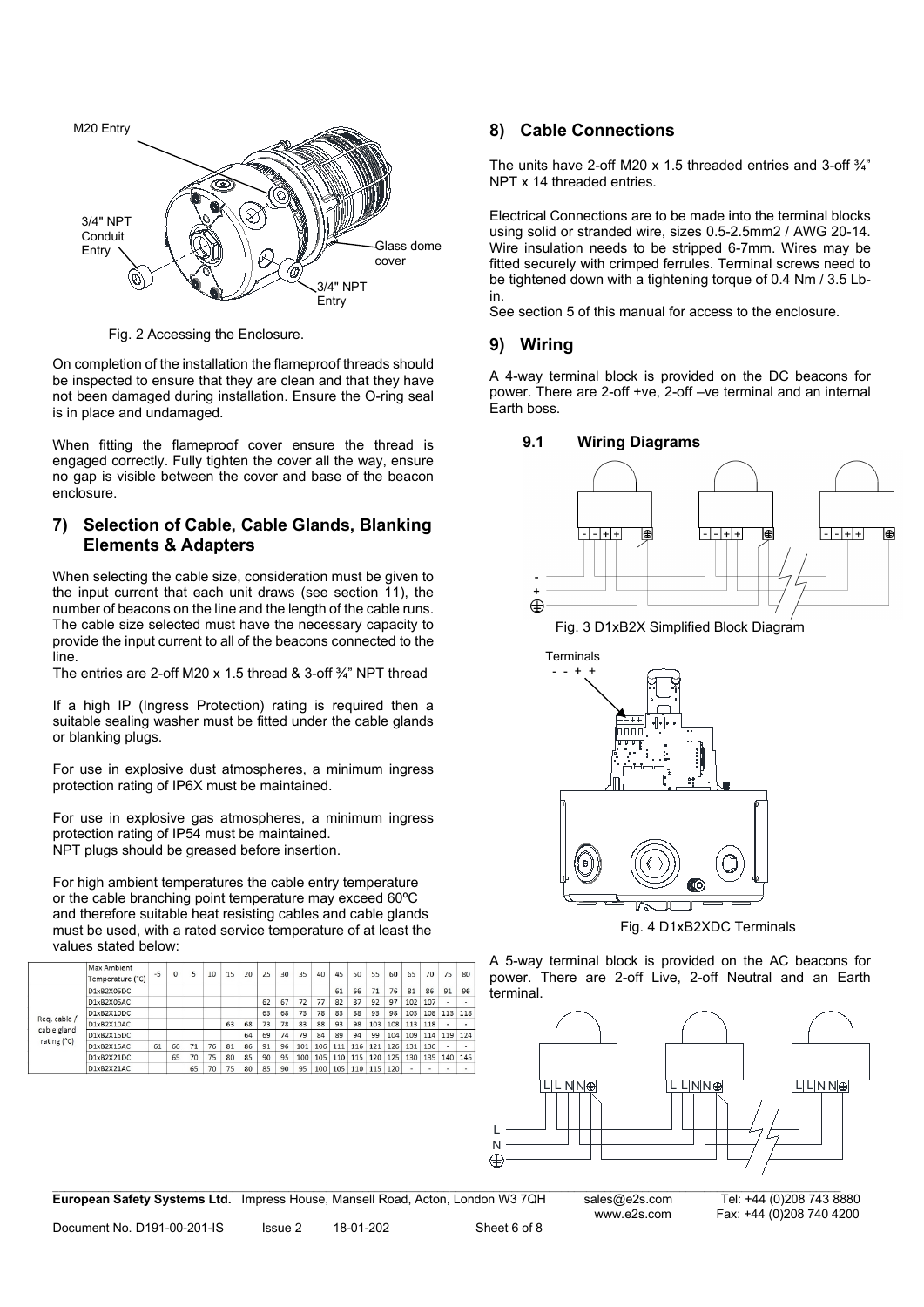Fig. 5 D1xB2X Simplified Block Diagram **Terminals** L L N N E



Fig. 6 D1xB2XAC Terminals

### **9.2 Line Monitoring**

On the D2xB1X unit, DC reverse line monitoring can be used if required.

All DC beacons have a blocking diode fitted in their supply input lines. An end of line monitoring resistor can be connected across the +ve and –ve terminals in the explosion proof enclosure. If an end of line resistor is used it must have the following values:

Minimum resistance 3K3 Ohms Minimum Power 0.5W<br>Minimum resistance 500 Ohms Minimum Power 2.0W Minimum resistance 500 Ohms

The resistor must be connected directly across the +ve and -ve terminals as shown in the following drawing. Form the resistor legs as shown in Fig. 7a, fit the resistor across the two terminals, as shown in Fig. 7b.



Fig. 7a End of Line Resistor Forming



Fig. 7b End of Line Resistor Placement

# **10) Earthing**

The unit has an external and an internal earth terminal, (please see fig 8).

Internal earthing connections should be made to the internal Earth terminal in the base of the housing using a ring crimped terminal to secure the earth conductor under the earth clamp. The earth conductor should be at least equal in size and rating to the incoming power conductors.

External earthing connections should be made to the M5 earth stud, using a ring crimp terminal to secure the earth conductor to the earth stud. The external earth conductor should be at least 4mm" in size.



Fig. 8: Internal and External Earth Locations